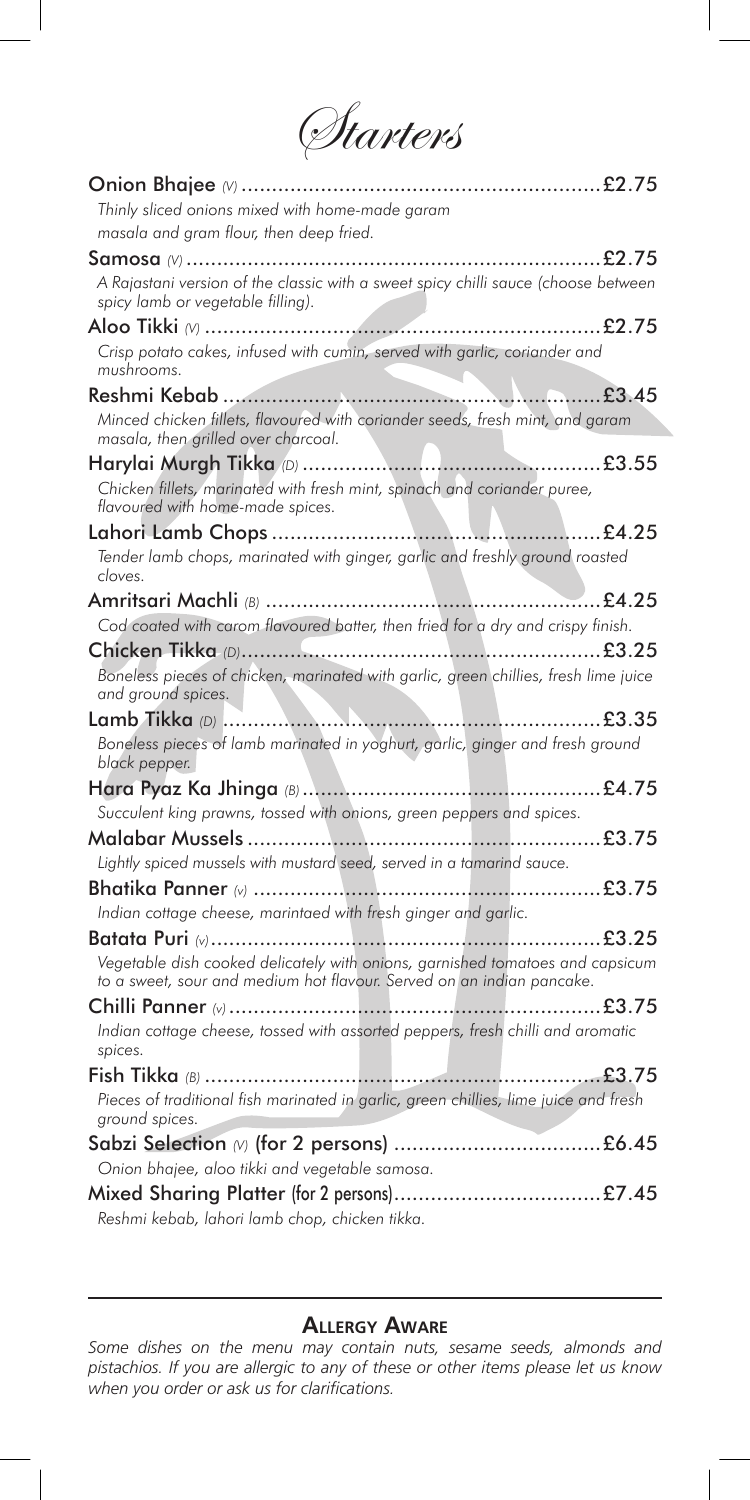Tandoori Dishes

| 1/2 chicken, marinated in yoghurt and spices, roasted in the tandoor.                                                 |
|-----------------------------------------------------------------------------------------------------------------------|
|                                                                                                                       |
| Marinated chicken pieces grilled in our clay oven.                                                                    |
|                                                                                                                       |
| Marinated Lamb pieces grilled in our clay oven.                                                                       |
|                                                                                                                       |
| Chicken fillets marinated with fresh mint, spinach and coriander puree, flavoured<br>with home-made spices.           |
|                                                                                                                       |
| Grilled in spices with fresh green peppers, tomatoes, onions and a crispy green<br>salad. Served with a masala sauce. |
|                                                                                                                       |
| Tandoori chicken, sheek kebab, chicken tikka, lamb tikka. Served with salad and<br>fresh baked Nan bread.             |
|                                                                                                                       |
| Fresh salmon marinated in spiced mustard oil, tumeric, lime and coriander, then<br>cooked in our clay oven (tandoor). |
|                                                                                                                       |
| Succulent giant king prawn, mixed with mild spices, grilled in our clay oven.                                         |
|                                                                                                                       |
| Sea bass cooked in over our clay oven until golden and crispy. Served with a                                          |

*bhuna sauce.*

| Old Favourites |  |
|----------------|--|
|                |  |

|                                          | <b>Chicken</b><br>or Lamb | Prawn | King<br>Prawn |
|------------------------------------------|---------------------------|-------|---------------|
| Curry (M)                                | £5.45                     | £5.75 | £9.95         |
| Madras (H)                               | £5.45                     | £5.75 | £9.95         |
| Vindaloo (VH)                            | £5.75                     | £5.95 | £9.95         |
| Makhani (Mi)                             | £6.95                     | £7.45 | £10.95        |
| Butter (Mi)                              | £6.95                     | £7.45 | £10.95        |
| Korma (Mi)                               | £5.95                     | £6.95 | £10.95        |
| Tikka Masala (Mi)                        | £6.95                     | £7.95 | £10.95        |
| Passanda (tikka)                         | £6.95                     | £7.95 | £10.95        |
| Bhuna (M)                                | £6.45                     | £6.95 | £10.95        |
| Rogon Josh (M)                           | £6.45                     | £6.95 | £10.95        |
| Dupiaza (M)                              | £6.45                     | £6.95 | £10.95        |
| Dhansak (sweet, sour & hot with lentils) | £6.45                     | £6.95 | £10.95        |
| Pathia (sweet, sour & hot)               | £6.45                     | £6.95 | £10.95        |
| Karahi (M)                               | £6.95                     | £7.45 | £10.95        |
| Jalfrezi (M)                             | £6.95                     | £7.45 | £10.95        |
| Sag(M)                                   | £6.45                     | £6.95 | £10.95        |
| Chicken Tikka Bhuna Special (M)          | £6.95                     |       |               |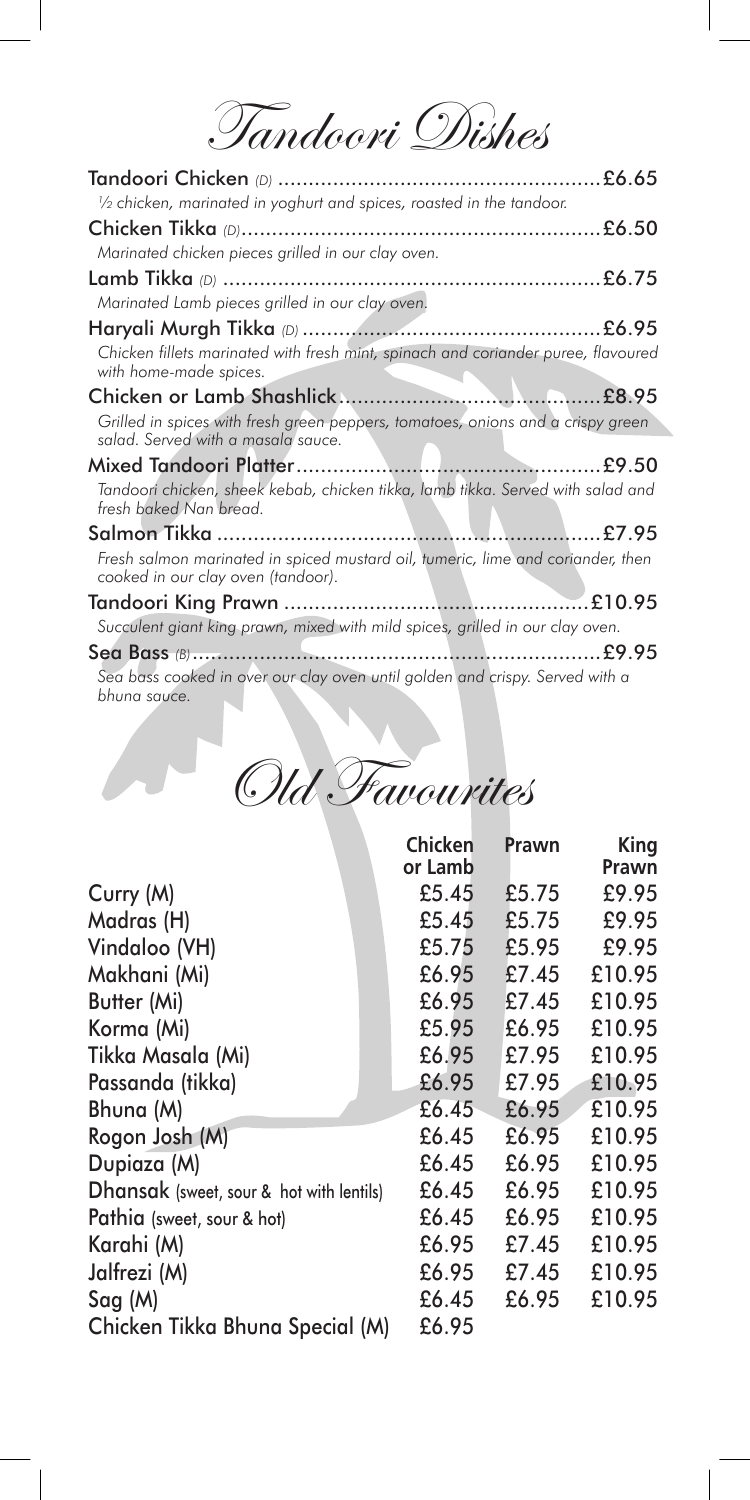Chefs Specials

| A delicious, medium hot and spicy dish. Cooked with soft boneless chicken,<br>made with chat masala, kasoori methi chauli beans, coriander, spring onions<br>and a touch of green chillies.               |  |
|-----------------------------------------------------------------------------------------------------------------------------------------------------------------------------------------------------------|--|
|                                                                                                                                                                                                           |  |
| Cooked with mangos, mild, creamy, touch of mustard, lightly spiced.                                                                                                                                       |  |
|                                                                                                                                                                                                           |  |
| Medium spiced dish cooked with fresh coriander, dry mint and tamarind in a<br>thick sauce.                                                                                                                |  |
|                                                                                                                                                                                                           |  |
| Succulent pieces of chicken tandoori, cooked with methi leaves and freshly<br>ground spices to bring out the delicious taste of chicken.                                                                  |  |
|                                                                                                                                                                                                           |  |
| Green chicken baked in a marinade of spinach, mint and coriander puree,<br>served in a creamy sauce.                                                                                                      |  |
|                                                                                                                                                                                                           |  |
| Cooked with traditional bangladeshi citrus fruit (shatkora) to give a subtle tangy<br>flavour. Served with a unique medium hot sauce.                                                                     |  |
|                                                                                                                                                                                                           |  |
| Barbecued pieces of chicken or lamb cooked with fresh garlic, ginger, green<br>chillies, coriander, turmeric and touch of mustard sauce.                                                                  |  |
|                                                                                                                                                                                                           |  |
| A delicious hot and spicy dish, cooked in a unique sauce with green peppers,<br>spring onions, carrots, touch of green and red chillies. Flavoured with warm<br>spices (choose between chicken and lamb). |  |
|                                                                                                                                                                                                           |  |
| Mild curry with a slightly sweet and sour taste, made with tomatoes and almond<br>flakes.                                                                                                                 |  |
|                                                                                                                                                                                                           |  |
| A delicious very hot and spicy dish cooked in a unique sauce with green<br>peppers, spring onions, touch of naga and red chillies.                                                                        |  |
|                                                                                                                                                                                                           |  |
| Marinated pieces of fresh salmon baked in our tandoori oven and finished with a<br>mild creamy sauce.                                                                                                     |  |
|                                                                                                                                                                                                           |  |
| A very mouthwatering dish, grilled in our tandoori oven, then cooked in a<br>medium sauce.                                                                                                                |  |
|                                                                                                                                                                                                           |  |
| Marinated jumbo prawns cooked in a slightly tangy creamy thick sauce.                                                                                                                                     |  |
| Half tandoori chicken cooked with chefs own exotic spice with egg, served with<br>pillaw rice.                                                                                                            |  |
|                                                                                                                                                                                                           |  |
| Chopped onion, green peppers, yoghurt and chefs own recipe, served with<br>pillaw rice.                                                                                                                   |  |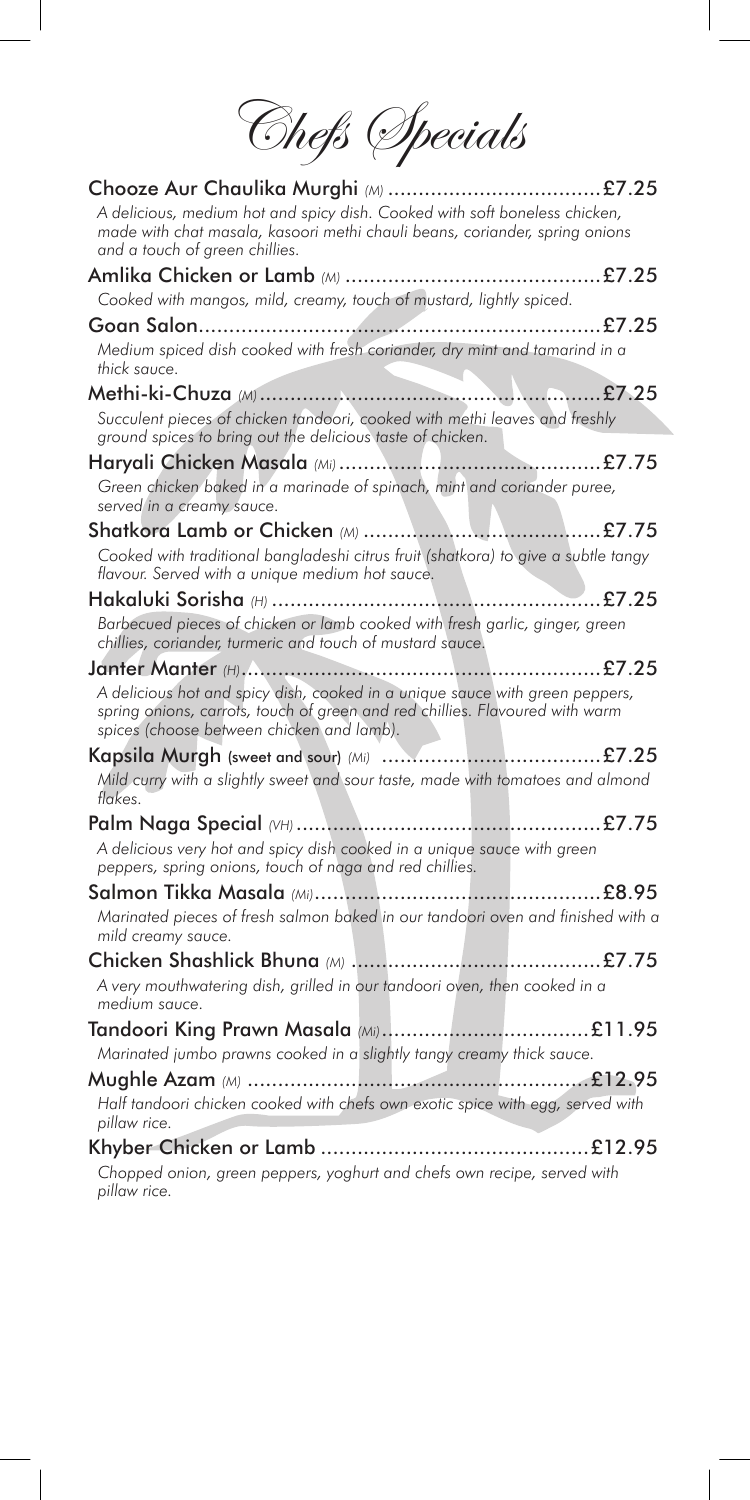Wegetarian Selection

|                                                                                                                          | Main | <b>Side</b> |
|--------------------------------------------------------------------------------------------------------------------------|------|-------------|
|                                                                                                                          |      |             |
| Dry mixed vegetables, cooked with cottage cheese and chat masala, finished<br>with green peppers, served with a chapati. |      |             |
| Lentils cooked in a traditional style with garlic and cumin.                                                             |      | £3.45       |
| Spinach and potatoes cooked with ginger, onions, garlic and tomatoes.                                                    |      | £3.45       |
| Potatoes with onions, tamarind, coriander and mustard seeds.                                                             |      | £3.45       |
| Crispy fried okara cooked with onions, and roasted caraway                                                               |      | £3.45       |
| seeds in a medium spice.                                                                                                 |      |             |
| Chick Peas in a spicy sauce infused with 'panj-pooran - five spice mix'.                                                 |      | £3.45       |
| Home-made vegetable katchuri cooked with lentils with a sweet, sour and hot<br>sauce.                                    |      | £3.45       |
| Grilled vegetables, cooked with ground almonds, coconut and tropical milk.                                               |      | £3.45       |
| Cooked with cottage cheese and spinach, stir-fried with onions and garlic.                                               |      | £3.45       |
| Cooked in cottage cheese, stir-fried with onions and garlic.                                                             |      | £3.45       |
| Baby aubergines, cooked with onions, tomatoes, freshly ground coconut and<br>sesame seeds.                               |      |             |
|                                                                                                                          |      | £3.45       |

Punjabi Balti Dishes

*All balti dishes served with a Nan bread.*

| Cooked with lamb, chicken prawns and spinach. |  |  |
|-----------------------------------------------|--|--|
|                                               |  |  |
|                                               |  |  |
|                                               |  |  |

Biryani Dishes

*Served with a mixed vegetable curry sauce.*

| Chicken, lamb and prawns cooked with ground coconut, raisins and served with<br>an omelette on top. |  |
|-----------------------------------------------------------------------------------------------------|--|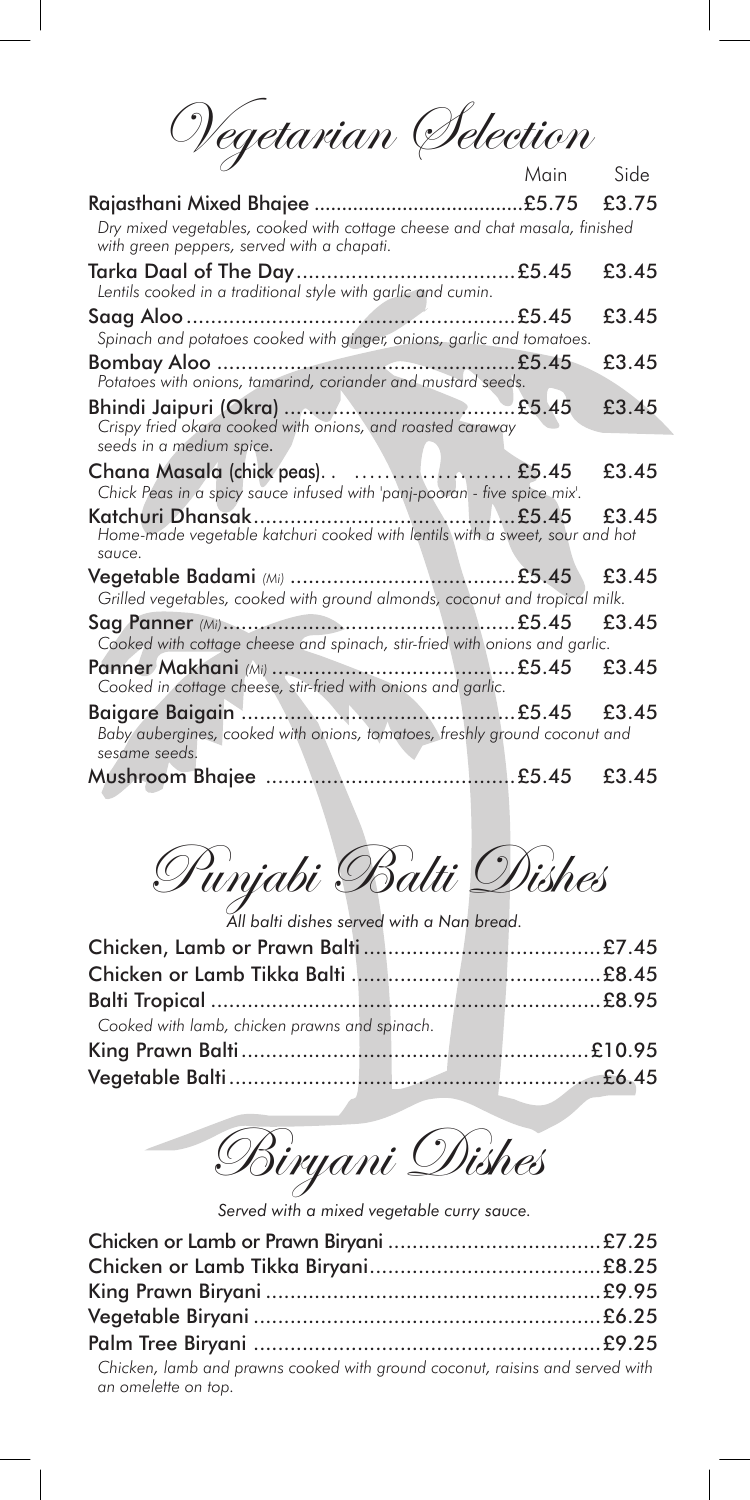Set Meals

Non Vegetarian ..................................................... £24.00 *Pappadams, onion bhajee, chicken tikka, chicken tikka masala, chicken jalfrezi, bombay aloo, 2 pillaw rice and 1 plain nan*

Vegetarian............................................................. £20.00 *Pappadams, vegetable samosa, aloo tikki, katchuri dansak, mushroom bhajee, rajasthani, mixed bhajee, 2 pillaw rice and 1 plain nain*

Rice Dishes

Roti, Nans & Sundries

| Choose between - Peshwari, Keema, Garlic, Chilli, Vegetable<br>or cheese fillings. |  |
|------------------------------------------------------------------------------------|--|
|                                                                                    |  |
|                                                                                    |  |
|                                                                                    |  |
|                                                                                    |  |
|                                                                                    |  |
|                                                                                    |  |
|                                                                                    |  |
|                                                                                    |  |
|                                                                                    |  |
|                                                                                    |  |
|                                                                                    |  |

English Dishes

Chicken Omelette and Chips........................................£5.75 Mushroom Omelette and Chips....................................£5.75 Fried Chicken and Chips ..............................................£5.75

## **Abbreviations**

(D) contains diary products  $(M)$  = medium hot dish  $(VH)$  = very hot dish  $(V)$  = vegetarian dish  $(H) =$  hot dish (B) may contains bones  $(Mi) =$  mild dish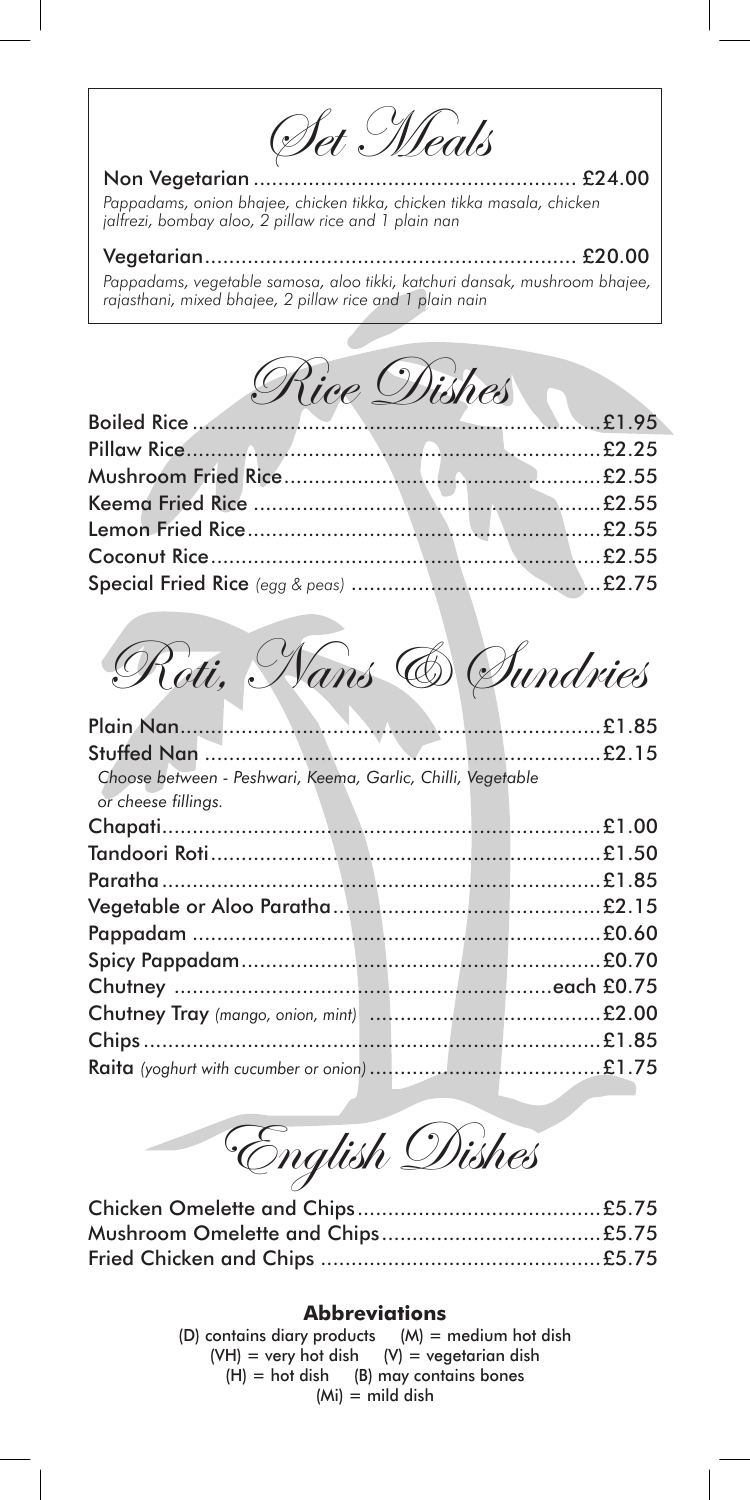Wines

Champagne & Sparkling Wines

Asti Spumante ....................................................£16.95 *The well known Italian sparkler*

Moet Chandon ..................................................£38.95 *Brut Rose*



Red or White........................................................£9.95 All house wines are available at £2.75 per glass (175ml) or £3.75 per glass (250ml)

Australian Red

Jacobs Creek *................................................................. £14.95 Medium bodied wine that demonstrates very interesting plum and berry fl avours.*

Australian White

Jacobs Creek *................................................................. £14.95 Crisp refreshing wine, medium bodied with hints of lemon and tropical fruit flavours.* 

French Red

Medoc ..............................................................£12.95 Cotes De Rhone.................................................£12.95 Saint Emillion .....................................................£14.95 *From one of the most scenic villages in France, this supply wine combines the softness of the Merlot with the fruitness of the Sauvignon grape.*

Beaujolais..........................................................£13.95 *Fresh and fruity cherryish gamany grape, yet with some weight.*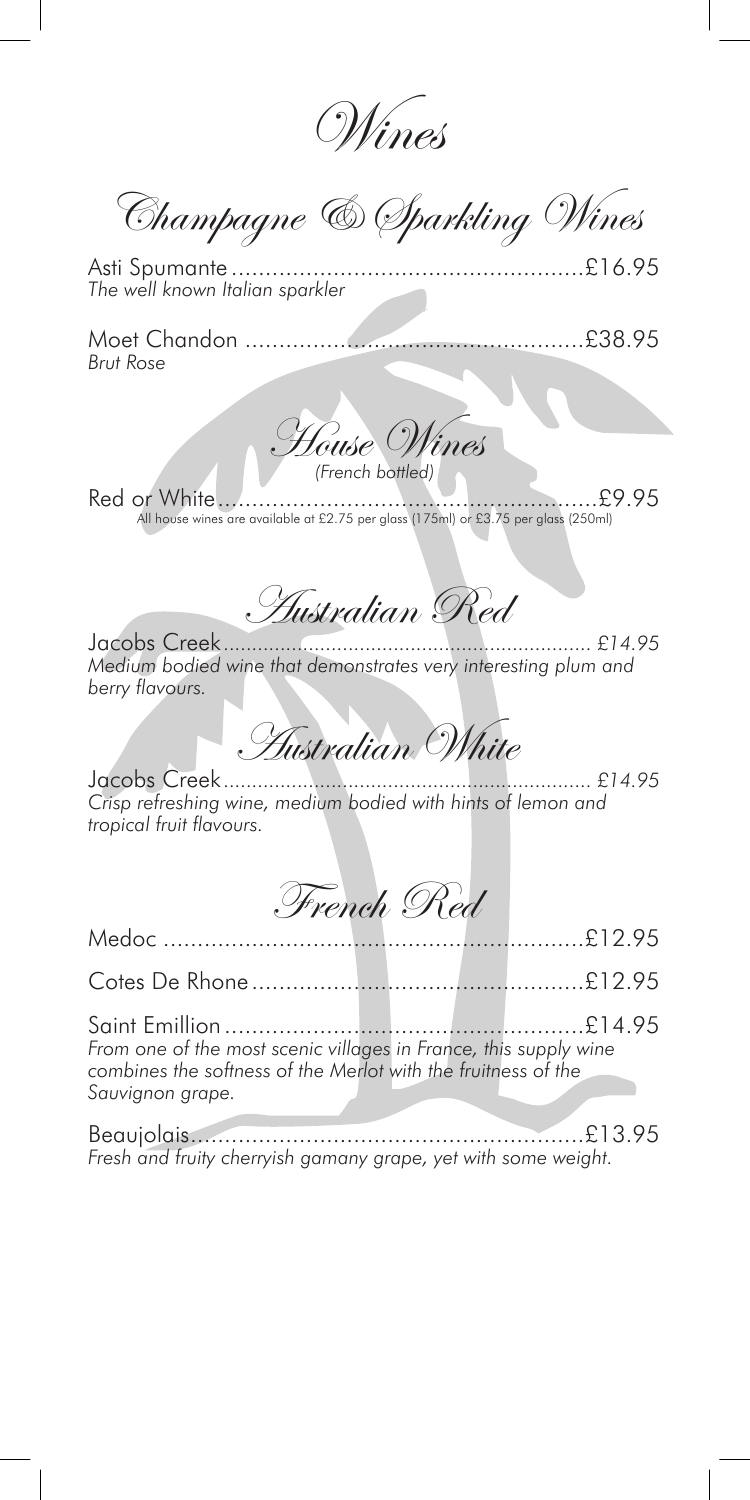Wines

French White

| Muscadet<br>A distinctive dry, very crisp and delicate french wine.                                                                                           |
|---------------------------------------------------------------------------------------------------------------------------------------------------------------|
|                                                                                                                                                               |
| This is a classic French wine, dry yet vibrant and full of rich<br>flavours.                                                                                  |
| $\ldots$ $£18.95$<br>Chablis<br>Full bodied crisp, dry, white wine with a rich elegant<br>fresh bouquet.                                                      |
| £24.95<br>Top quality dry wine from southern Burgundy. Full bodied with a<br>richness, elegance and a long well structured finish.                            |
| Ftalian                                                                                                                                                       |
| $\ldots$ £13.95<br>Chianti<br>There is a certain aroma of violets, liquorice in this bodied fruity<br>wine which is balanced by robust tannins.               |
| An extremely versatile wine which is both dry, yet soft on the palate.                                                                                        |
|                                                                                                                                                               |
| Chillian                                                                                                                                                      |
| Merlot (Mont Grez)<br>A new world wine of great intensity, finesse and value. It is elegant<br>and ripe with rounded berry fruits and a long lasting flavour. |
| Rose Wines                                                                                                                                                    |

Mateus Rose ......................................................£14.95 *Lively and slightly sparkling wine.*

Anjou Rose ........................................................£13.95 *Fresh and fruity with an attractive strawberry fl avour.*